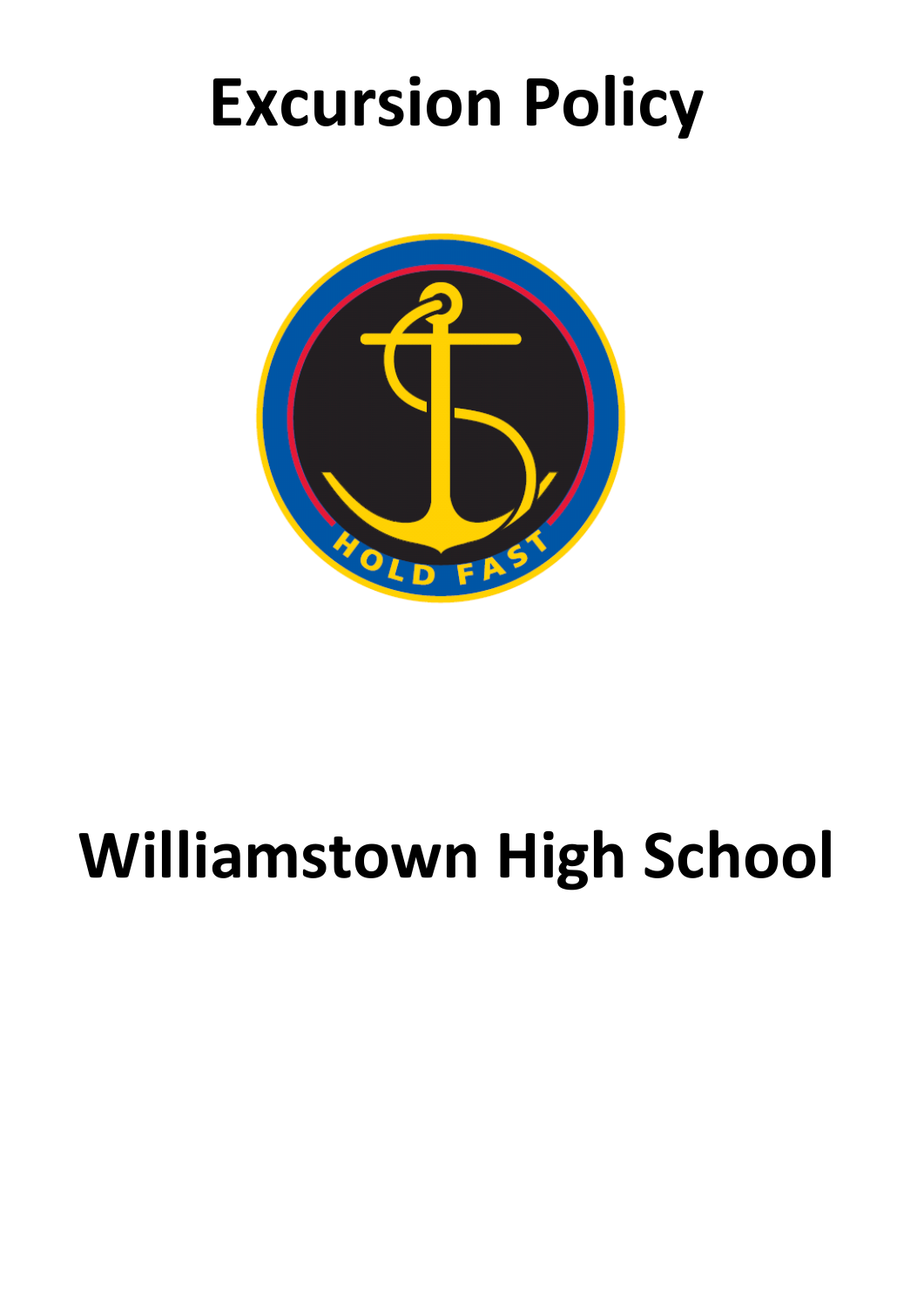# **Excursion Policy**

| <b>Development</b><br>process                                                                                                                                                                                                                                                     | <b>Rationale</b><br>1.                                                                                                                                                                                                                                                                                                                                                                                                                                                                                                     |
|-----------------------------------------------------------------------------------------------------------------------------------------------------------------------------------------------------------------------------------------------------------------------------------|----------------------------------------------------------------------------------------------------------------------------------------------------------------------------------------------------------------------------------------------------------------------------------------------------------------------------------------------------------------------------------------------------------------------------------------------------------------------------------------------------------------------------|
| This statement explains<br>"why" the policy is<br>being written. The<br>general overview might<br>also refer to any<br>background or<br>directives that led to<br>the development of the<br>policy.                                                                               | Excursions are seen as an integral part of the school curriculum as they enable students to<br>explore, extend and enrich their learning and their social skills development, in a non-school<br>setting. Excursions complement, and are an important aspect of the educational programs<br>offered at the school. An excursion is defined as any activity beyond the school grounds.                                                                                                                                      |
|                                                                                                                                                                                                                                                                                   | 2.<br><b>Purpose</b>                                                                                                                                                                                                                                                                                                                                                                                                                                                                                                       |
| A brief statement of                                                                                                                                                                                                                                                              | To reinforce, complement and extend the learning opportunities beyond the classroom.                                                                                                                                                                                                                                                                                                                                                                                                                                       |
| specifically "what" the<br>policy is intended to                                                                                                                                                                                                                                  |                                                                                                                                                                                                                                                                                                                                                                                                                                                                                                                            |
| accomplish, that is, the<br>aim of the policy. This<br>should only be one or                                                                                                                                                                                                      | To develop an understanding that learning is not limited to school, and that valuable and<br>powerful learning takes place in the real world.                                                                                                                                                                                                                                                                                                                                                                              |
| two sentences.                                                                                                                                                                                                                                                                    | To provide a safe, secure learning experience for students in a venue external to the school.                                                                                                                                                                                                                                                                                                                                                                                                                              |
|                                                                                                                                                                                                                                                                                   | To further develop social skills such as cooperation, tolerance, communication, individual<br>and group interaction.                                                                                                                                                                                                                                                                                                                                                                                                       |
|                                                                                                                                                                                                                                                                                   | To further develop problem solving and life survival skills.                                                                                                                                                                                                                                                                                                                                                                                                                                                               |
|                                                                                                                                                                                                                                                                                   | To extend understanding of their physical and cultural environment.                                                                                                                                                                                                                                                                                                                                                                                                                                                        |
|                                                                                                                                                                                                                                                                                   | Implementation<br>3.                                                                                                                                                                                                                                                                                                                                                                                                                                                                                                       |
| This section details                                                                                                                                                                                                                                                              | All excursions must be approved by the Principal or nominee(s)                                                                                                                                                                                                                                                                                                                                                                                                                                                             |
| "how" the policy<br>statement will be<br>achieved. It may set<br>requirements for<br>different parts of the<br>school community (for<br>example, staff,<br>students, parents) as<br>well as outlining<br>"who" will be<br>responsible for the<br>implementation of the<br>policy. | Staff wishing to organise an excursion must complete an excursion proposal form and lodge<br>this for approval. All excursions must be approved prior to running. Where an excursion<br>proposal has not been submitted, that excursion will not run, unless special circumstances<br>are pending. This decision will be made by the Principal or Assistant Principal. The Principal<br>or nominee(s) will consider the educational outcome of the excursion as well as the impact<br>on the school for the proposed date. |
|                                                                                                                                                                                                                                                                                   | The Principal or nominee(s) will ensure that all excursions, transport arrangements,<br>emergency procedures and staffing comply with DET guidelines. Refer to: DET Excursion<br>Policy                                                                                                                                                                                                                                                                                                                                    |
|                                                                                                                                                                                                                                                                                   | Once the excursion has been approved all relevant documentation must be completed. This<br>is available from the Principal or nominee(s). The Assistant Principal will complete the<br>'Notification of School Activity' at :<br>www.eduweb.vic.gov.au/forms/school/sal/enteractivity.asp three weeks prior to the<br>excursion departure date, and ensure relevant details are entered on the daily planner.                                                                                                              |
|                                                                                                                                                                                                                                                                                   | School Council is responsible for the approval of:<br>Overnight excursions<br>Camps<br>Interstate visits<br>International visits<br>Excursions requiring sea or air travel, weekends or vacations<br>Adventure activities                                                                                                                                                                                                                                                                                                  |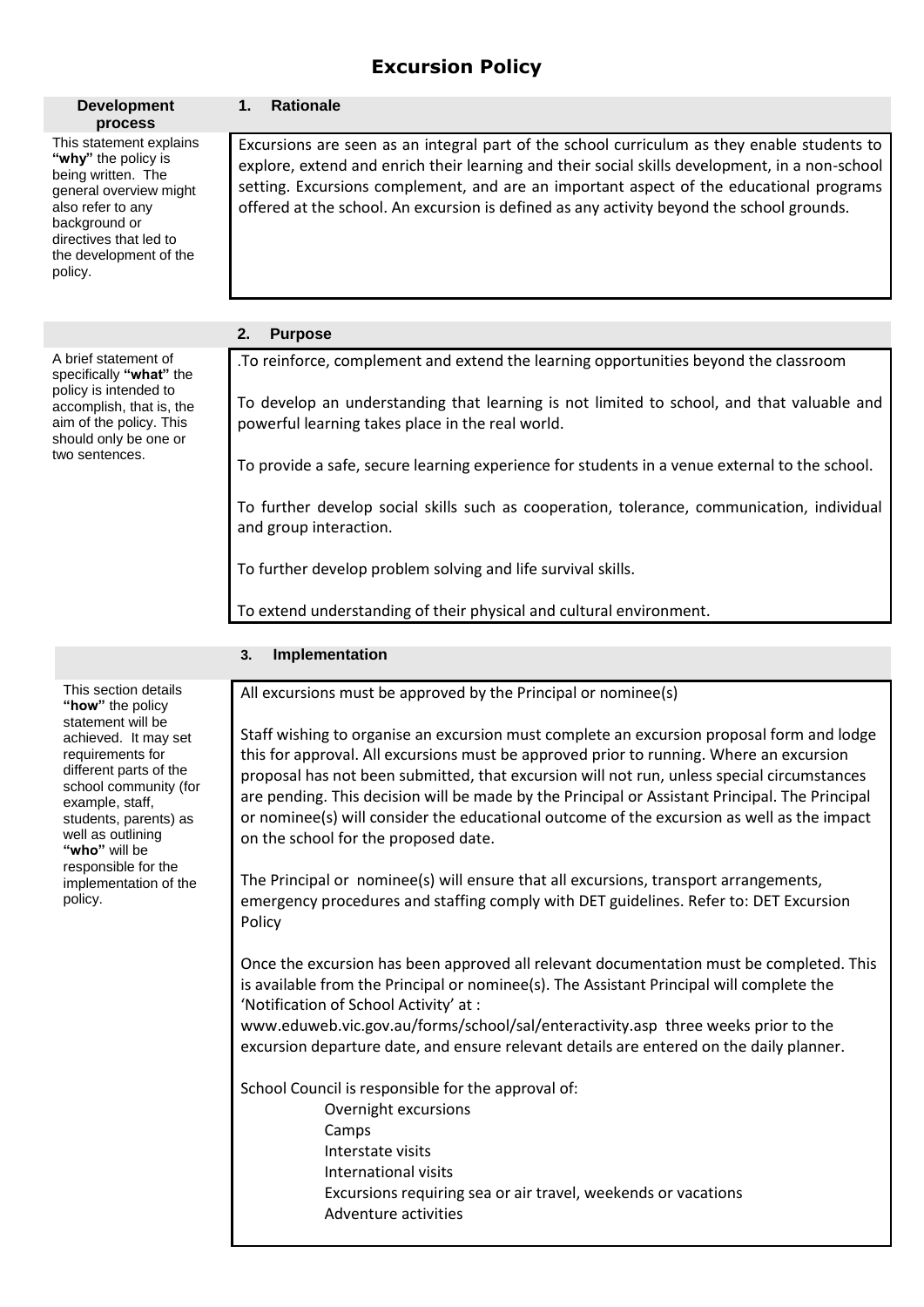The Principal nominee is responsible for the approval of all single-day excursions other than those that must be approved by school council as mentioned above.

### **4. Specific procedures**

This section outlines the practical processes that tell people exactly what they have to do to operate within this policy.

The Department's requirements and guidelines relating to preparation and safety will be observed in the conduct of all excursions.

The principal or their nominee will ensure that full records are maintained regarding the camp/excursion.

The principal or their nominee will ensure that adequate pre-excursion planning and preparation, including the preparation of students, takes place.

Satisfactory arrangements will be made to provide continuous instruction for the students remaining at the school during the absence of staff accompanying an excursion.

The Department of Education (DET) will not be involved in any expense associated with the conduct of excursions. The school may choose to subsidies some excursions or some student's expenses.

Prior to conducting a camp or excursion, the approval of the School Council or the principal will be obtained. Council must approve overnight or adventure activities. The Principal must approve these and other activities.

Only children who have displayed sensible, reliable behaviour at school will be invited to participate in camps or excursions. Students and their parents/carers need to be made aware that acceptable standards of behaviour will be expected during a camp or an excursion.

The emergency management process of the school will extend to and incorporate all camps and excursions.

Obtain a Working With Children Check for any person who is having direct contact with our students as part of their work e.g. leading students on a tour. Direct contact is face-to-face, physical, written, oral or electronic contact.

All DET requirements and guidelines that apply to the conduct of excursions are also applicable to all overseas and interstate (domestic) camps/excursions.

#### **PROGRAM**

Prior to conducting a camp or excursion, the Department's requirements and guidelines relating to camps or excursions, will be rigorously observed.

Consideration in planning should include:

- [Safety, Emergency & Risk Management](http://www.education.vic.gov.au/school/principals/spag/safety/Pages/excursionsafety.aspx#mainContent) , including Bushfires
- [Student Preparation](http://www.education.vic.gov.au/school/principals/spag/safety/Pages/preparation.aspx#mainContent)
- [Student Medical Information](http://www.education.vic.gov.au/school/principals/spag/safety/Pages/medicalinfo.aspx#mainContent)
- [Safety Guidelines for Education Outdoors](http://www.education.vic.gov.au/school/principals/safety/pages/outdoor.aspx#mainContent)

The principal or their nominee will ensure that full records are submitted to School Council regarding the camp/excursion well in advance of the starting date of the event and that no camp/excursion occurs unless all the formal record keeping has been completed and approved.

Prior to conducting any camp, the formal approval of the School Council and principal will be obtained. In approving a camp or excursion, consideration will include:

- the contribution of the activity to the school curriculum
- the adequacy of the planning, preparation and organisation in relation to the school policy and the guidelines and advice provided by DET
- information provided by community groups and organisations that specialise in the activity proposed
- appropriateness of the venue
- the provisions made for the safety and welfare of students and staff
- the experience and competence of staff relevant to the activities being undertaken
- the adequacy of the student supervision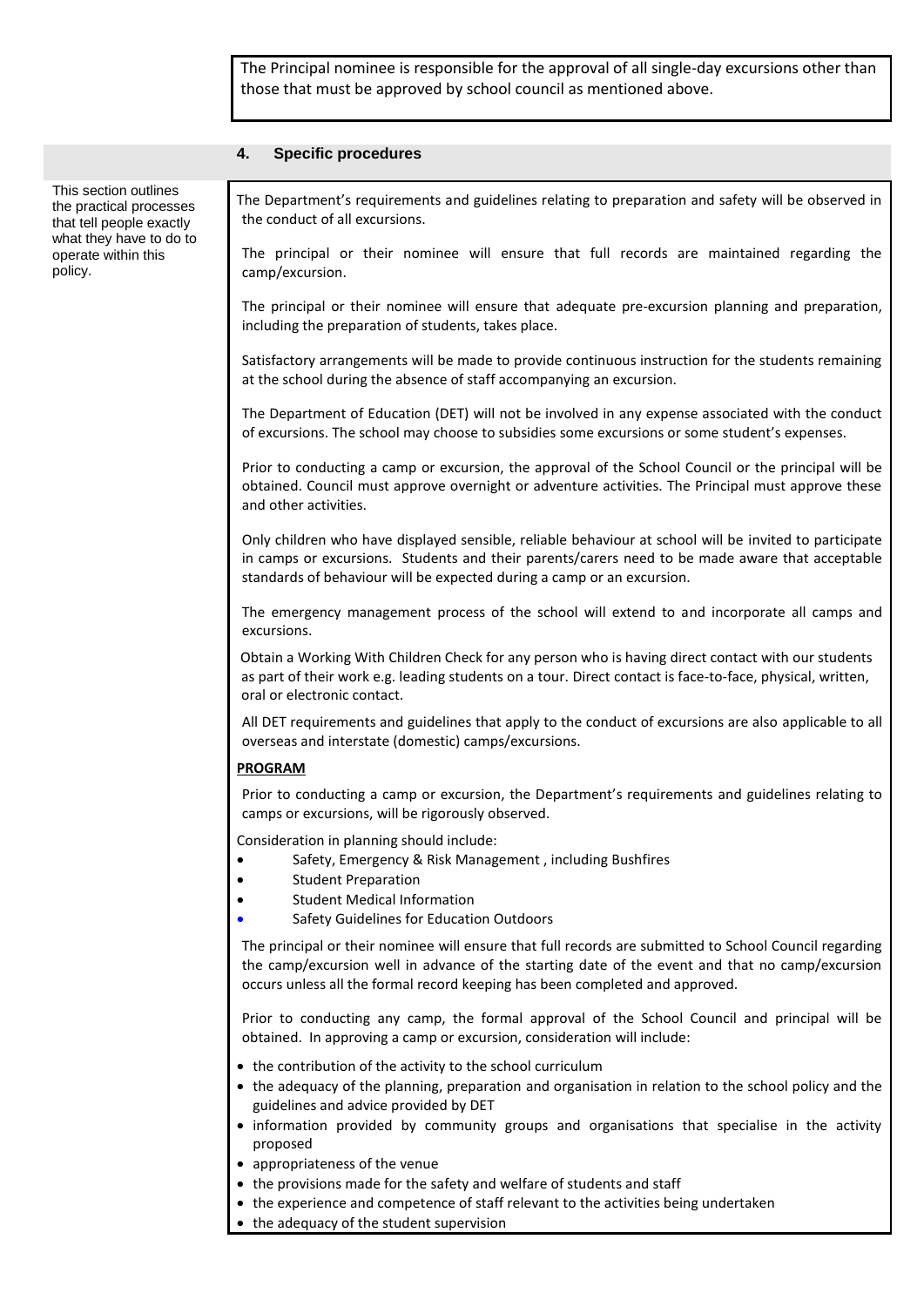- the high risk nature of some activities
- emergency procedures and safety measures
- staff-student ratios
- student experience

Students not attending a camp or excursion will be placed in another class and have an appropriate learning program provided by the class teacher.

Prior to the camp or excursion parent/carers are to be made aware that DET does not provide student accident cover and that they need to make their own arrangements for cover.

### **Teacher Responsibilities:**

A designated "Teacher in Charge" will coordinate each excursion. The Teacher in Charge must provide the General Office with a final student list as well as posting a

copy on the school compass.

In the case where an excursion involves a particular class or year level group, the organising teacher will ensure that there is an alternative program available for those students not attending the excursion.

All students must have approved permission note and payment to be able to attend the excursion. Copies of completed permission notes and medical information must be carried by excursion staff at all times.

The school will provide a first aid kit for each excursion. The teacher in charge is responsible for collecting these prior to leaving.

The teacher in charge will communicate the anticipated return time with the general office in the case where excursions are returning out of school hours. Parents will be informed prior to students leaving for the excursion, that they can phone the office to receive an updated anticipated return time.

Only students that have displayed sensible, reliable behaviour at school will be permitted to participate in school excursions. Parents will be notified if their child is in danger of losing the privilege to participate in an excursion due to poor behaviour at school. The decision to exclude a student will be made by the Principal, Assistant Principal, in consultation with the organising teacher. Both the parent and the student will be informed of this decision prior to the excursion.

Disciplinary measures apply to students on camps and excursions consistent with the School's Well Being and Restorative Practices policy. In extreme cases the camp or excursion staff, following consultation with, and the approval of, the principal or their nominee, may determine that a student should return home during a camp or excursion.

In such circumstances, the parent/carer will be advised:

- of the circumstance associated with the decision to send the student home
- of the time when the parents/carers may collect their child from the camp or excursion
- of the anticipated time that the student will arrive home
- of any costs associated with the student's return which will be the responsibility of the parents/carers

The school's emergency procedures do include the effects of an emergency on student supervision in the event of excursion staff being required to assist injured students or to go for help.

All excursion staff and, where appropriate, the students will be familiar with the specific procedures for dealing with emergencies on each excursion.

On days of extreme fire danger or total fire ban, the principal or their nominee may need to cancel an excursion at short notice. Where an excursion is not cancelled, special fire safety precautions will be implemented.

Excursion groups will be equipped with mobile telephones and first aid kits to be used in emergency situations.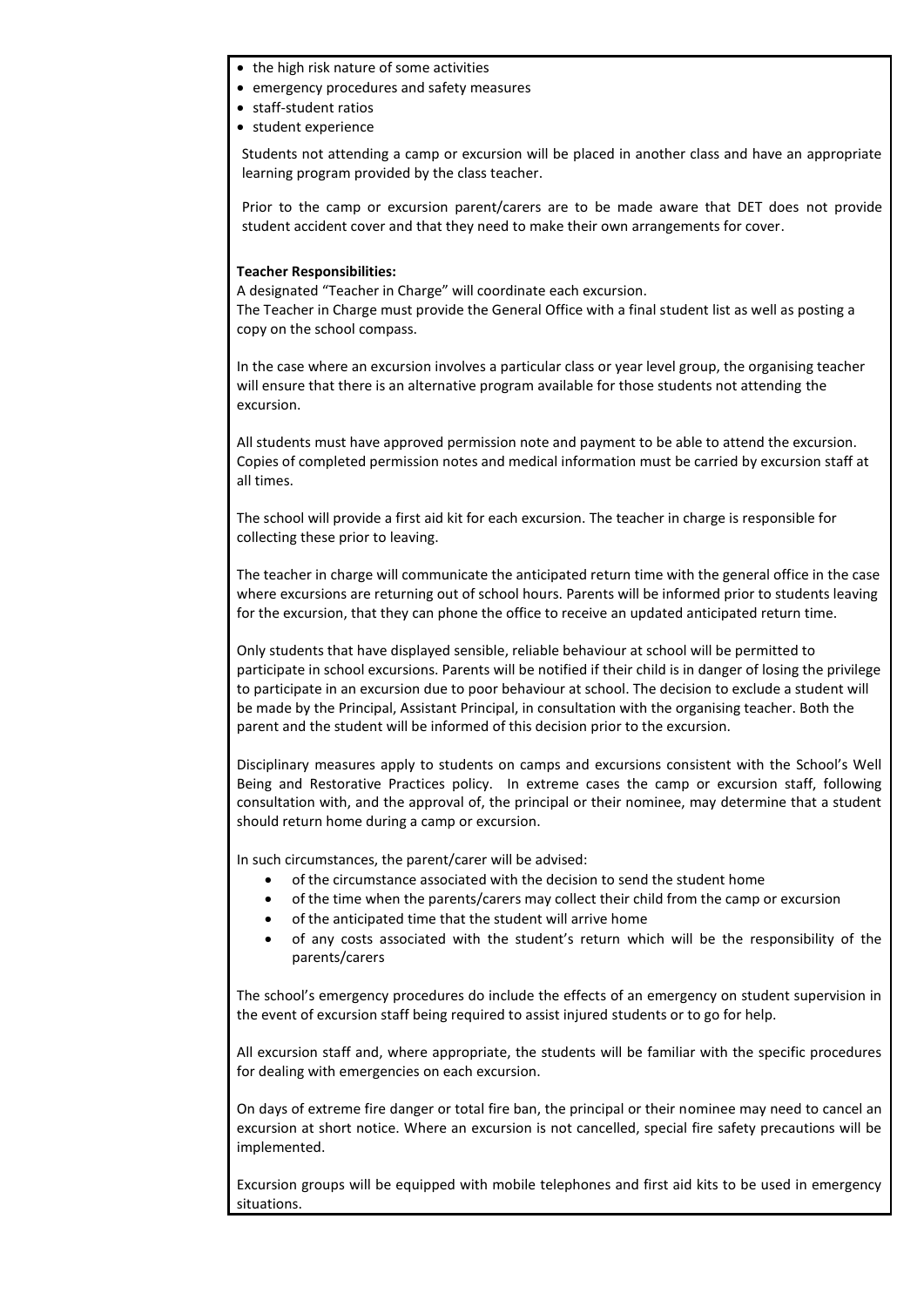# **5. Evaluation and review**

Policies must be reviewed on a regular basis. A defined review cycle should be stated.

- This policy will be monitored by the Principal team who will ensure
- This policy is included as an agenda item for the Term 1 meeting each year.
- The policy will be reviewed annually and updated (where appropriate.)

|                                                                                                                                                  | <b>Definitions &amp; references</b><br>6.                                                                                                                            |  |  |
|--------------------------------------------------------------------------------------------------------------------------------------------------|----------------------------------------------------------------------------------------------------------------------------------------------------------------------|--|--|
| Sometimes technical<br>terms will need to be<br>defined.<br>Also other related<br>policies or DET<br>guidelines might need<br>to be referred to. | School Policy Advisory Board<br><b>Excursion and Other Activities:</b><br>http://www.education.vic.gov.au/school/principals/spag/safety/Pages/excursions.aspx        |  |  |
|                                                                                                                                                  | <b>Consultative process</b><br>7.                                                                                                                                    |  |  |
| Briefly outline the<br>consultative processes<br>used to develop and<br>ratify this policy. Which<br>groups or committees<br>were involved.      | Tabled at Edpol Subcommittee.<br>$\bullet$<br>Bayview Principal developed policy in line with departmental requirements<br>Consultation occurred during term 4 2017. |  |  |

# **Ratification:**

This policy was ratified by school council on 21 August 2018



**EXCURSION AND CAMP PLANNER**



*This process must be completed AT LEAST 3 weeks prior to the excursion date. This process must be completed AT LEAST 3 months prior to camp date.*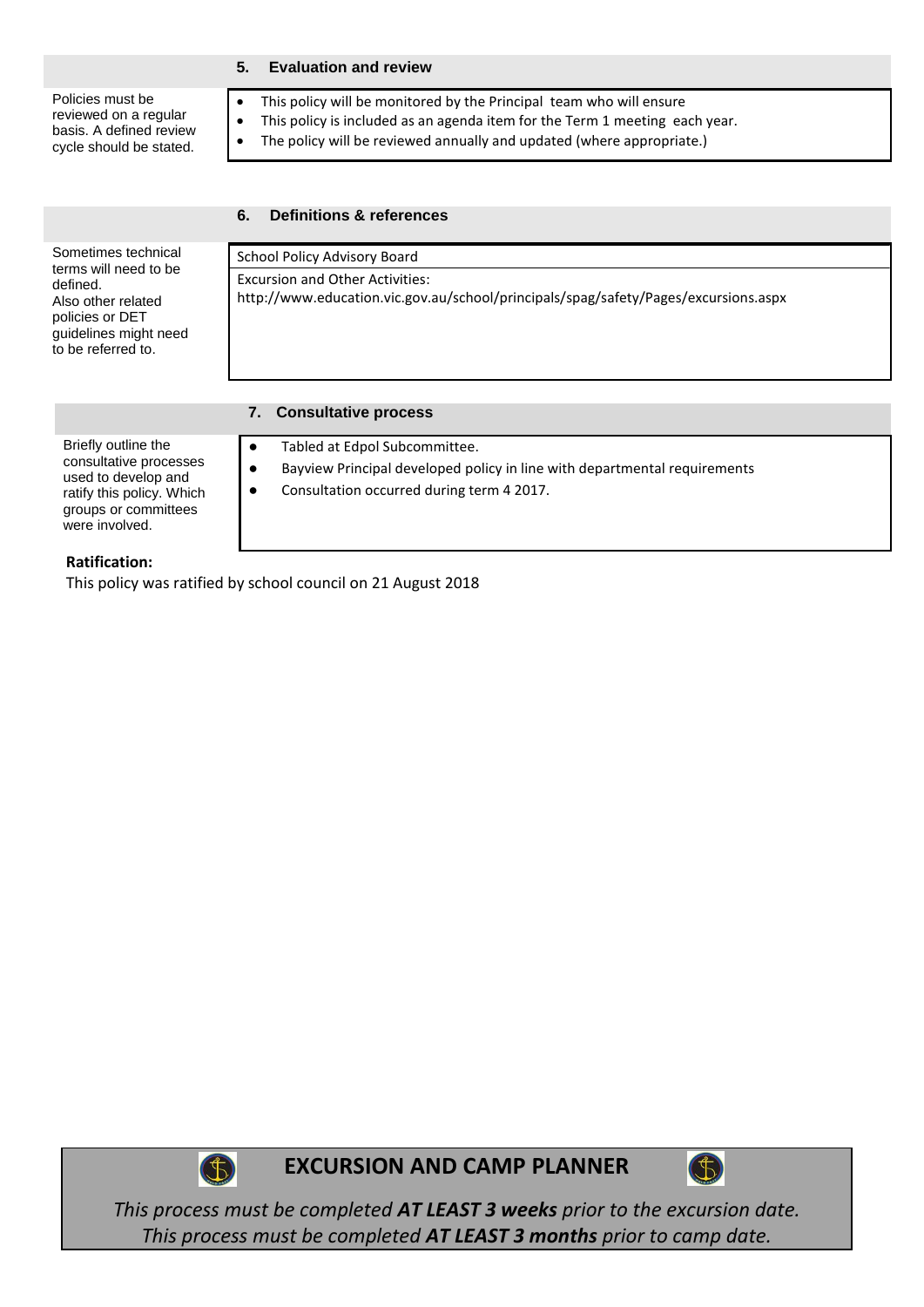When planning an excursion or camp please make all initial bookings tentative. Do not make confirmed bookings or pay any deposits until you have gained approval for the activity and are sure the excursion / camp will go ahead. Next follow the steps outlined below in order given. They are there to protect the school and make sure all contingency plans are covered.

- Check calendar (term planner and Compass Calendar) and confirm approval with Assistant Campus Principal
- Confirm endorsement from the relevant CAT or program leader
- Complete the budget for excursion / camp costs and calculate individual student charges. If excursion / camp charges are part of a budget, charges will be taken from this budget to cover all costings.
- Submit the excursion / camp planner to the Assistant Campus Principal for approval, including a list of all students attending (attached on the back)
- Complete required documentation for camps (and adventure excursions) as per school council procedure then give to the Assistant Campus Principal so they can submit to school council for approval.
- Ensure the Office has received all signed paperwork so the can process the excursion / camp. The office will then generate individualised student permission via events on Compass. Consent and payment for excursions and camps can be made via Compass. Please note: In addition camps must have a detailed camp and medical form completed and signed off by parent/guardian
- Complete the follow up activities with the Daily Organiser and post-approval processes

**Name of Proposed Excursion/Camp:**

**Educational description of proposed excursion / camp (to be published in Compass Events):**

**Organising teacher/s:** 

**Location address of excursion/camp: '**

**Location phone number/s of excursion/camp:** 

**Class or group of students involved:** 

**Proposed date/s: Times of excursion/camp:** 

# **1. Approval and Calendar Check**

**Please check the dates, purpose and type of activity with the Assistant Campus Principal. The calendar check will be completed by the Assistant Campus Principal and if possible dates will be approved.** 

(Signature of Assistant Principal) and the control of the Date of Date of Assistant Principal)

**2. Endorsement of Curriculum Area Team Leader or Relevant Program Coordinator**

**\_\_\_\_\_\_\_\_\_\_\_\_\_\_\_\_\_\_\_\_\_\_\_\_\_\_\_\_\_\_\_\_\_\_\_\_\_\_\_\_\_\_\_\_\_\_\_\_\_\_\_\_\_\_ \_\_\_\_\_\_\_\_\_\_\_\_\_\_\_\_\_\_**

**The content of this excursion/camp is consistent with the specified course of study.** 

**The appropriate CAT/Program budget will bear the loss incurred by this excursion/camp.**

(*Specify name of CAT or Program*) (*Signature of CAT or Program Leader* Date

 $\frac{\frac{1}{2} \left( \frac{1}{2} \right) \left( \frac{1}{2} \right) \left( \frac{1}{2} \right) \left( \frac{1}{2} \right) \left( \frac{1}{2} \right) \left( \frac{1}{2} \right) \left( \frac{1}{2} \right) \left( \frac{1}{2} \right) \left( \frac{1}{2} \right) \left( \frac{1}{2} \right) \left( \frac{1}{2} \right) \left( \frac{1}{2} \right) \left( \frac{1}{2} \right) \left( \frac{1}{2} \right) \left( \frac{1}{2} \right) \left( \frac{1}{2} \right) \left($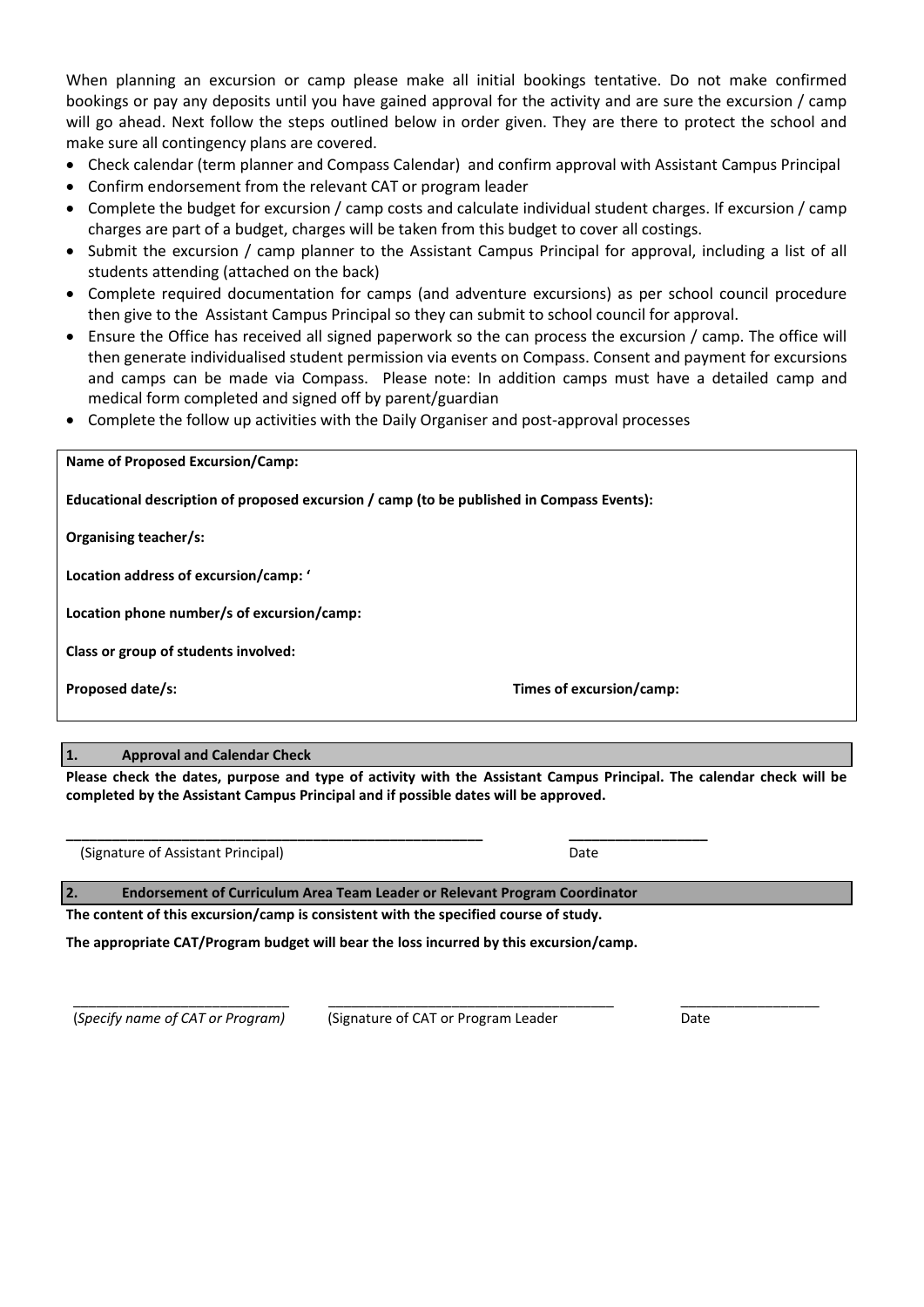# **3. Information Required for Permission Forms**

| <b>Transport Method:</b>                                                                   | <b>Myki Card required:</b>           |
|--------------------------------------------------------------------------------------------|--------------------------------------|
| Time and location departing from:                                                          | Time and location returning to:      |
| <b>School Uniform Required:</b>                                                            | Lunch or additional money required:  |
| Other special requirements:                                                                |                                      |
| Teacher in charge name and mobile contact number                                           |                                      |
| Payment due date:                                                                          |                                      |
| I give permission for my child to be dismissed from<br>(not appropriate for year 7 and 8). | at the conclusion of this excursion. |

# **4.Excursion / Camp Budget**

| Income                                    |         |
|-------------------------------------------|---------|
| \$<br>Costs to be paid by students        | $\zeta$ |
| _students $\omega$ \$ ___ each            |         |
|                                           |         |
|                                           |         |
| <b>Subsidies / Sponsorships (specify)</b> |         |
|                                           |         |
|                                           |         |
|                                           |         |
|                                           |         |
|                                           |         |
|                                           |         |
|                                           |         |
| <b>Other Income (specify)</b>             |         |
|                                           |         |
|                                           |         |
|                                           |         |

*(Signature of Office Manager)*

…………………………………………………………………………………………………………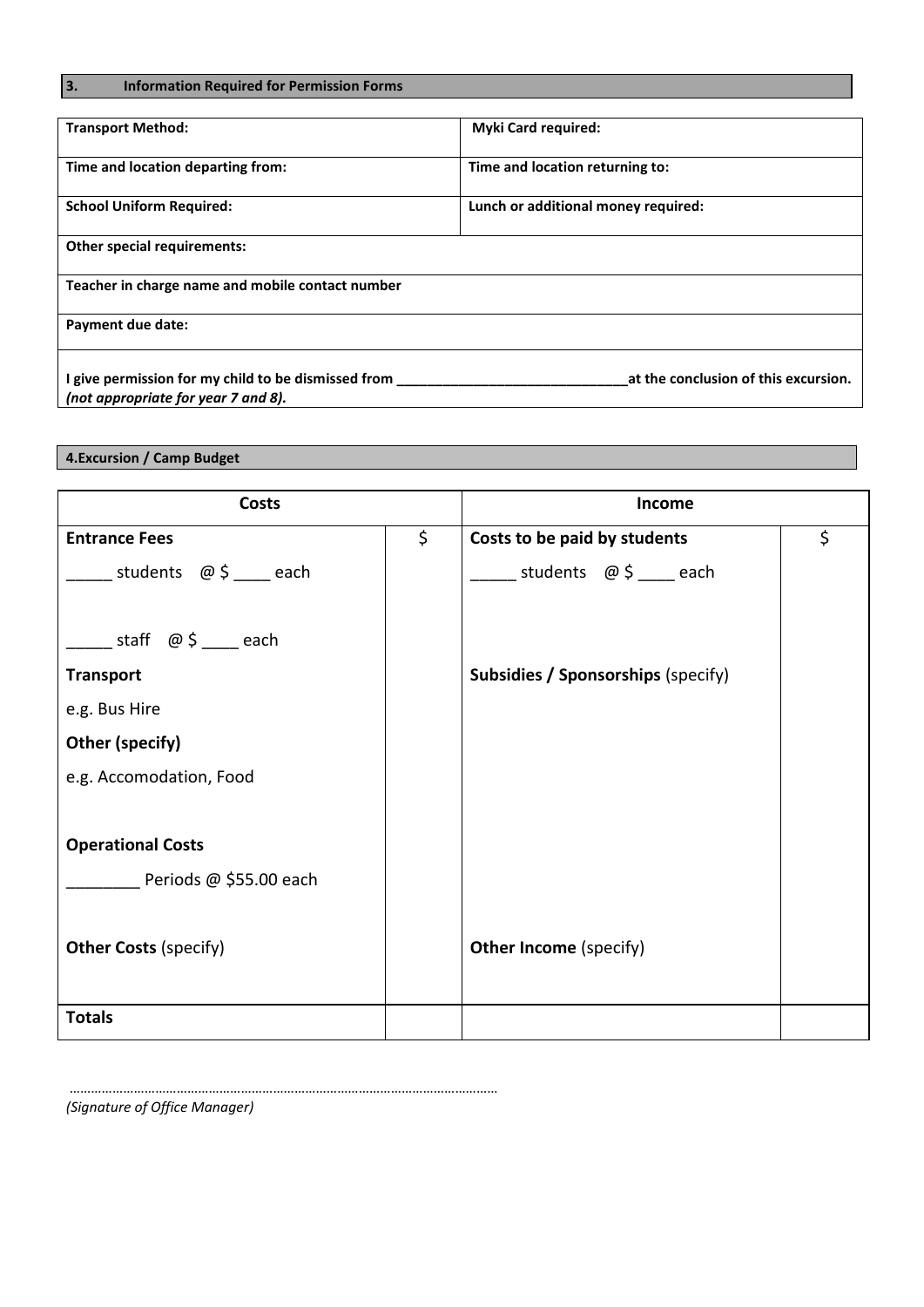# **5. Supervison**

| <b>TEACHERS ATTENDING (Campus)</b> | <b>EXTRAS</b> | <b>TEACHERS ATTENDING (Campus)</b> | <b>EXTRAS</b> |
|------------------------------------|---------------|------------------------------------|---------------|
| <b>Classroom Teachers</b>          |               |                                    |               |
|                                    |               |                                    |               |
|                                    |               |                                    |               |
|                                    |               |                                    |               |
|                                    |               |                                    |               |
|                                    |               |                                    |               |
|                                    |               |                                    |               |
|                                    |               |                                    |               |

List of Adult Supervisors with date of cited Current Police Check.

……………………………………………………………………

…………………………………………………….......... …………………………………………………...........

# **6.** *Student Payment Timeline: VERY IMPORTANT*

- a. The excursion/camp planning document must be submitted to the Assistant Campus Principal **AT LEAST 3 weeks prior** to the proposed excursion date and or **3 months prior** for a school camp.
- b. All student payments need to be made and finalised **AT LEAST 3 days** before the excursion date or as specified for camp.
- c. With **5 days** prior to the excursion date, the office will provide the organising teacher a list of student payments. The office will provide a list of student payments for camps on a regular basis as required.
- d. **Notifications** will be sent out to remind parents of pending payements at this time.
- e. The office **WILL NOT** take any more payments after the specified due date.
- f. If **AT LEAST 80%** of students have not paid within **3 school days prior to the excursion date,** the Assistant Campus Principal will discuss and decide if the excursion or camp will proceed.
- g. If the specified minimum amount of students required for a camp to proceed is not met within the required timeframe the Assistant Campus Principal will discuss if the camp will proceeed.

7. Accounts Receivable Charge Slip (This is required by the Adminstration staff to create a charge to enable students to pay)

| <b>NAME OF EXCURSION/CAMP:</b> |  |
|--------------------------------|--|
| <b>DATE HELD:</b>              |  |
| <b>CHARGE TO ACCOUNT/ CAT:</b> |  |
| <b>COST PER STUDENT:</b>       |  |
| <b>PAYMENT CLOSING DATE</b>    |  |
|                                |  |

Once completed, an event will be created on Compass by the administration team.

\_\_\_\_\_\_\_\_\_\_\_\_\_\_\_\_\_\_\_\_\_\_\_\_\_\_\_\_\_\_\_\_\_\_\_\_\_\_\_\_\_\_\_\_\_\_\_\_\_\_\_ \_\_\_\_\_\_\_\_\_\_\_\_\_\_\_\_\_\_

**8. Final Approval**